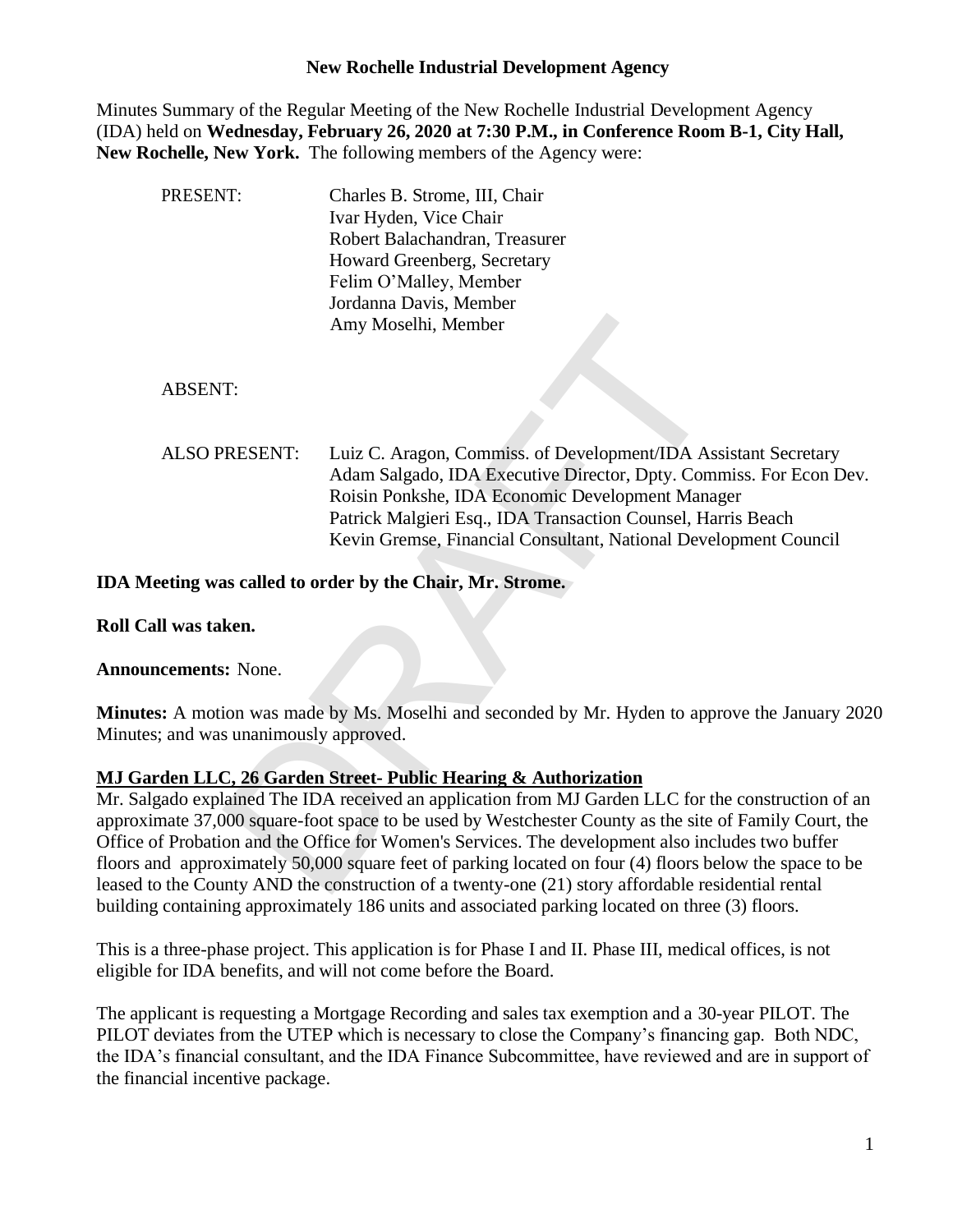## **New Rochelle Industrial Development Agency**

Kevin Gremse, from NDC, is here to further explain. The Board provided questions and comments.

### **Public Hearing:**

The Chair, Mr. Strome, introduced the Public Hearing in accordance with Section 859 A, subdivision 2 of the New York General Municipal Law. Notifications for this hearing appeared in the Journal News on February 15, 2020. Mr. Strome opened the hearing to the public who wished to comment or speak in favor or opposition.

The following members of the public provided comments, full public comments can be viewed: [https://newrochelle.granicus.com/MediaPlayer.php?view\\_id=2&clip\\_id=1631](https://newrochelle.granicus.com/MediaPlayer.php?view_id=2&clip_id=1631)

Richard McSpedden New Rochelle

Miguel Ayala New Rochelle

Seth Markersfeld New Rochelle (Letter submitted, attached hereto)

There being no more speakers, the Chair, Mr. Strome closed the hearing for this project.

The Board provided question and comment.

A motion to approve was made by Ms. Moselhi and seconded by Mr. Greenberg. All in favor, the motion passed.

## **Plain Avenue Storage Assignment- Resolution**

Mr. Salgado explained that Plain Avenue Storage LLC closed with the IDA in February of 2016. This project anticipated a condo structure, including the transfer of condo unit 1 to the City of New Rochelle for use by the Parks Department. Plain Avenue Storage is selling Unit 2 to PS Northeast, LLC, an affiliate of Public Storage. In connection with this sale, PS Northeast will be assigned Plain Avenue Storage's rights and obligations under the PILOT documents. Under the closing documents, this action requires IDA consent. The resolution before the Board authorizes this assignment and the amendment of documents accordingly. den<br>
1, attached hereto)<br>
nore speakers, the Chair, Mr. Strome closed the hearing for this pre<br>
led question and comment.<br>
Nowe was made by Ms. Moselhi and seconded by Mr. Greenberg. Al<br>
orage Assignment-Resolution<br>
ained

The Board provided question and comment.

A motion to approve was made by Mr. Strome and seconded by Mr. Hyden. All in favor, the motion passed.

#### **251 North Associates LLC- Sales and Use Tax Resolution**

Mr. Salgado explained 251 North Associates LLC closed with the IDA in February 2018 and received a sales and use tax exemption limit, the project is nearing completion but is requesting the authorization of an additional \$50,000.00 in sales and use tax exemption for unanticipated costs so that it does not exceed the originally authorized amount granted by the IDA while being able to complete construction. The resolution before the Board authorizes this increase.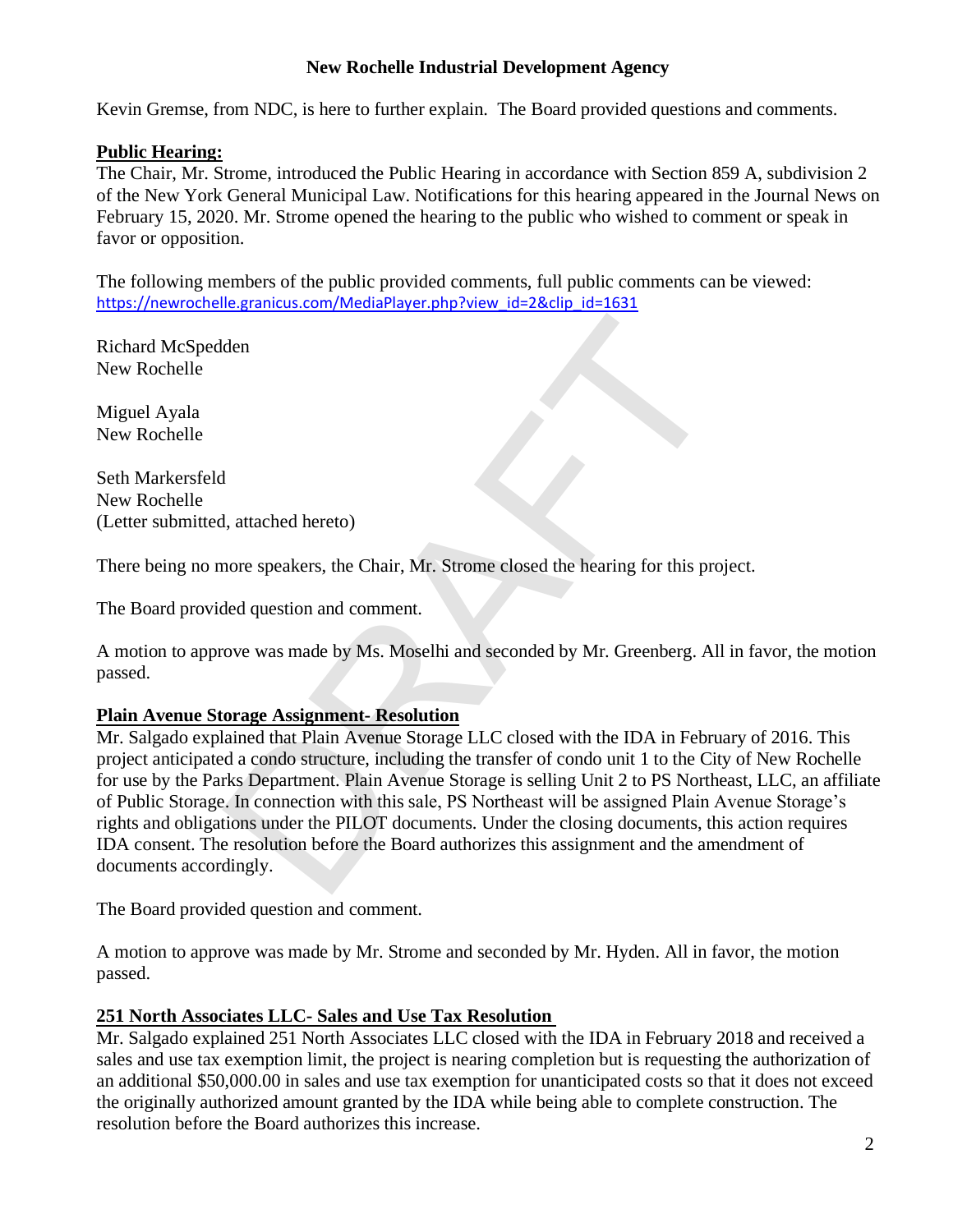## **New Rochelle Industrial Development Agency**

Janet Giris, Counsel to the Company, came to the podium to answer any questions.

The Board provided question and comment.

A motion to approve was made by Mr. Strome and seconded by Mr. Balachandran. Six members voted in favor, Ms. Davis voted no, the motion passed 6-1.

# **277 NR Principal LLC Transfer- Resolution**

Mr. Salgado explained that 277 NR Principal LLC closed with the IDA in August 2018. In accordance with the underlying closing documents the Company has notified the IDA that it intends to assign its interests to a newly formed entity which includes the Company and an affiliate of JP Morgan Chase Bank, this requires IDA consent. The resolution before the Board is to authorize the assignment and extend the start date of the formerly approved PILOT term to align with the construction completion. rly formed entity which includes the Company and an affiliate of JF<br>ss IDA consent. The resolution before the Board is to authorize the<br>ate of the formerly approved PILOT term to align with the constructed<br>state of the for

Janet Giris, Counsel to the Company, came to the podium to answer any questions.

The Board provided question and comment.

A motion to approve was made by Mr. Balachandran and seconded by Mr. Greenberg. All in favor, the motion passed.

#### **2019 Budget – Resolution**

Mr. Salgado explained that the resolution before the Board is to authorize the amendment of the 2019 Legal Services Budget line item in the amount of \$13,559 to account for the unanticipated increased legal costs associated with the bankruptcy proceedings of the College of New Rochelle.

The Board provided question and comment.

A motion to approve was made by Mr. Strome and seconded by Mr. Hyden. All in favor, the motion passed.

## **Dual Signatory – Resolution**

Mr. Salgado explained that the resolution before the Board is to designate both the Executive Director and the Comptroller as required signatories on all checks issued by or on behalf of the Agency. This change was suggested by the Comptroller to increase security controls.

The Board provided question and comment.

A motion to approve was made by Mr. Greenberg and seconded by Mr. Balachandran. All in favor, the motion passed.

#### **New Business/Discussion:**

Ms. Ponkshe updated the Board on College of New Rochelle.

**Next Meeting:** Wednesday, March 25, 2020 at 7:30PM.

**Adjournment**: Mr. Strome made a motion to adjourn the meeting, seconded by Ms. Moselhi. All in favor, the motion passed.